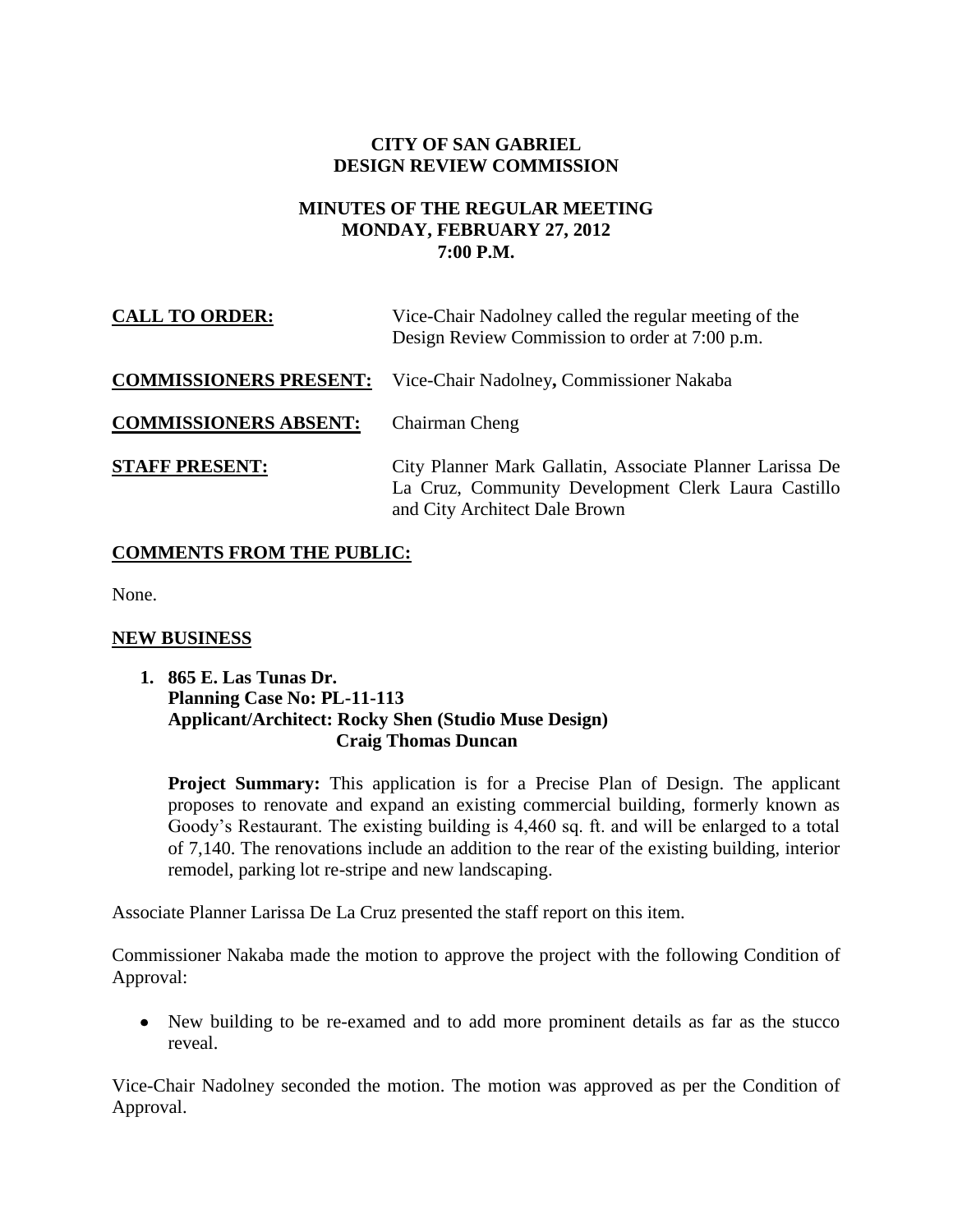### **2. San Gabriel Village Urban Design Planning Case No: PL-09-046 Applicant: City of San Gabriel**

**Project Summary:** Four years of community outreach, historical research, and design refinements have culminated in the San Gabriel Village Urban Design Strategy. Prepared by the Planning Division and Onyx Architects, the Strategy fulfills a goal of the City's 2004 General Plan, the development of design enhancement programs for the unique commercial districts scattered around San Gabriel. One such district is the block-long collection of stores on West Fairview Avenue in the San Gabriel Village neighborhood.

City Planner Mark Gallatin presented the staff report on this item.

The Commission complimented staff on the report presented.

Commissioner Nakaba made the motion to approve the project. Vice-Chair Nadolney seconded the motion. The motion was unanimously approved.

## **COMMENTS BY STAFF:**

- 1. City Planner Gallatin presented an update on the Marshall Community Park Project. Marshall School closed June 2011. Construction is scheduled to begin at the end of this year with an opening of the park in early 2013.
- 2. Associate Planner De La Cruz presented the Elections of Officers. Vice-Chair Nadolney changed seats and is now Chairwoman. Commissioner Nakaba is now Vice-Chair. Chairman Cheng is commissioner.
- 3. Associate Planner De La Cruz announced the field trip/commissioner training on March 10, 2012 at 10 am.

## **APPROVAL OF MINUTES:**

Commissioner Nakaba approved the August 2011 minutes. Vice-Chair Nadolney seconded the motion. The June 2011 minutes were delayed to next month because Chairman Cheng was not present.

#### **COMMENTS BY COMMISSIONERS:**

**None.**

**Vice-Chair Nadolney adjourned the meeting at 7:55 p.m. to a regular meeting on March 26, 2012 at 7pm.**

\* \* \* \* \*